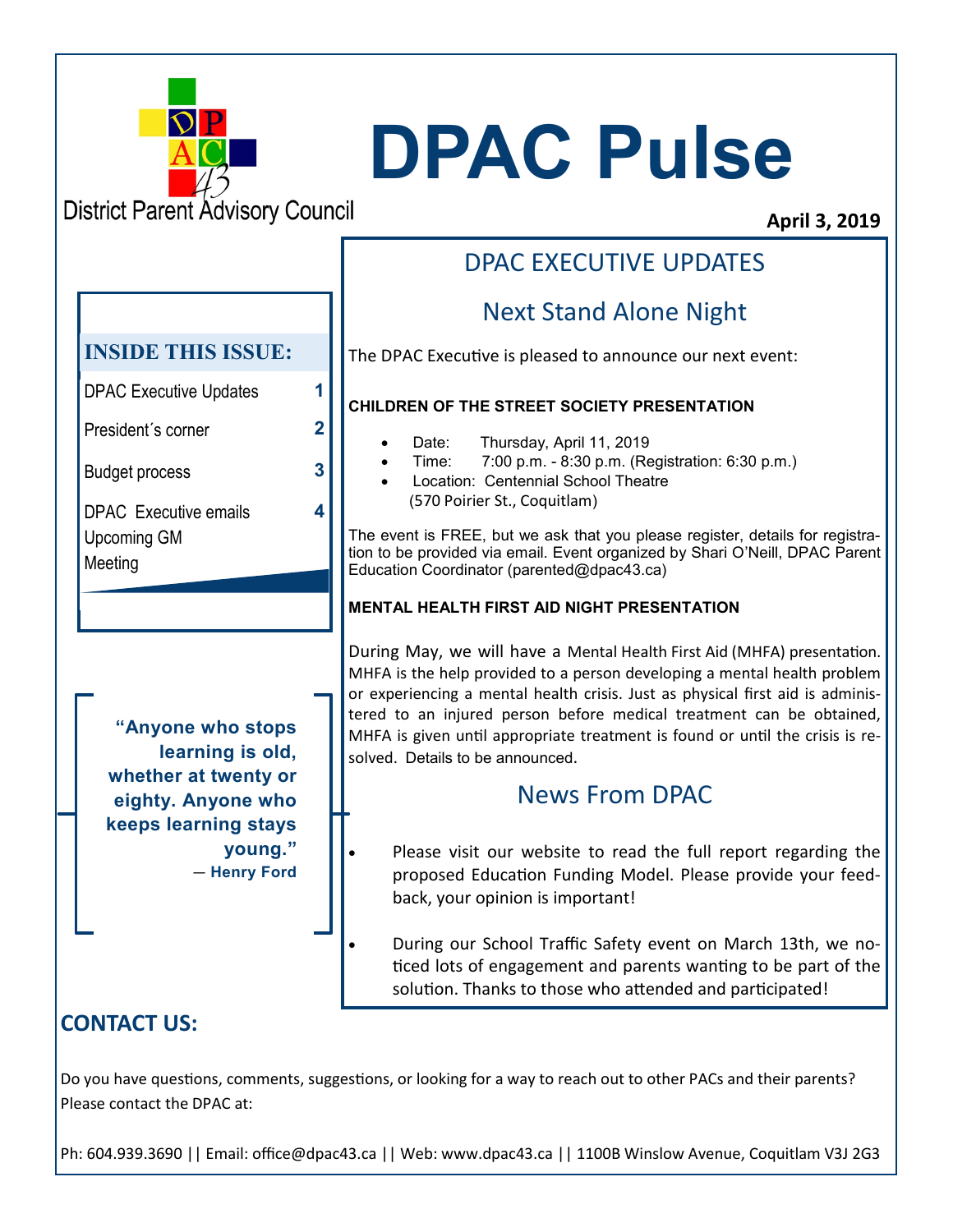#### President's Corner

#### A message from DPAC President

As spring break winds up with sunshine and warm weather we regretfully give up basking in vacation mode and try to turn our children's minds back to classes and studies. For some of us that may be a relief while others will miss the extra time with our little ones. Although the schools have been closed the education system has kept churning along, preparing for our children's future and for its own future.

Last month I noted the province wide concerns regarding the Education Ministry's Funding Model Review. Since then the SD43 School Board has provided a detailed response outlining concerns with a number of the recommendations put forward by the Funding Model Review Panel. DPAC, Cupe Local 561, the Coquitlam Teachers' Association and the Coquitlam Principals and Vice Principal's Association have all signed the Board's letter of submission with the Board response. We should be proud that we are able to come together as one voice to support a unified response for the children of the district. We should also be proud of the in depth study and expertise that our district team has put into researching and formulating the response. Our district's response has been acknowledged by Minister Fleming and passed on to Ministry staff for review and consideration. We can only hope that our multiple voices will garner great weight when its reviewed. However, the process is not complete and we won't be sitting down waiting for a response. The DPAC Executive feels that this is a matter of urgent concern for parents. We are taking steps to help spread knowledge of the recommendations and our district response by inviting our partners to speak at this month's meeting. We are also placing the recommendations and the response on our website so our parents will have easy access to these reports. Going forward, we will continue to advocate for a funding model that works not just for children of SD43, but for all children in the province. Your help and support in doing so is greatly appreciated.

**Marvin Klassen**

President DPAC43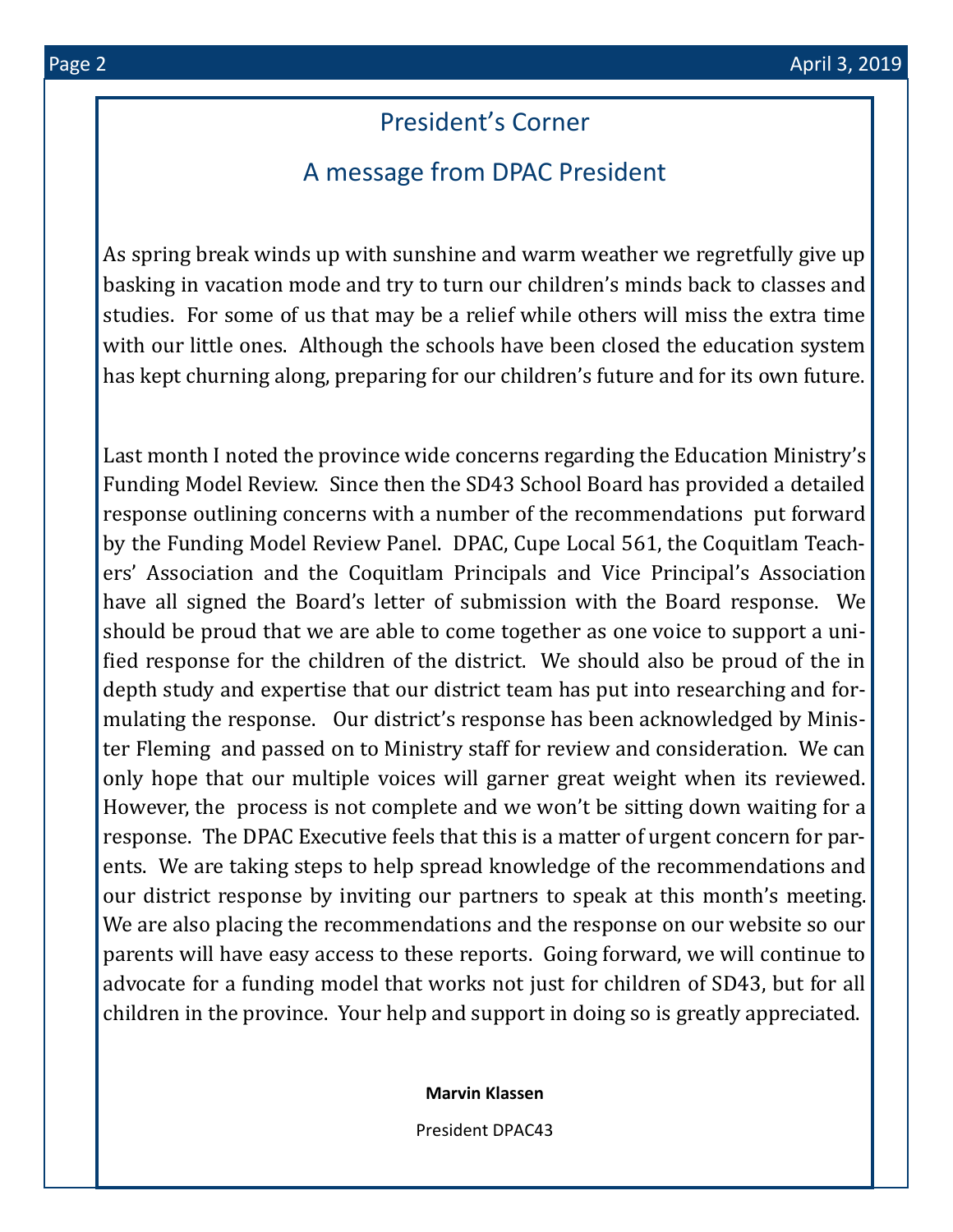

**DPAC Pulse**

**District Parent Advisory Council** 

**April 3, 2019**

## Budget Process

The School District annual budget serves as an operational plan, stated in financial terms, for carrying out the goals of the upcoming fiscal year. Your opinion is important! **The budget process is a collaborative process involving many stakeholders** including the Board of Education, the District Leadership Team, teachers, administrators, staff, parents, and community members. The budget process occurs annually in April and ends with the adoption by the Board of Education of a budget for the coming year. Stakeholder information and consultation events take place from April 9 - 23, 2019 as follows:

• **Regular Public Meeting - Presentation of 2019-2020 Preliminary Budget** (the preliminary Budget will be presented with an opportunity to ask questions)

Tuesday, April 9, 2019, 7 p.m**.**

• **Special Public Meeting - Stakeholder Feedback Presentations** (This will be an opportunity for stakeholders to provide feedback to the Board of Education on specific aspects of the Budget)

Tuesday, April 16, 2019, 6:30 p.m.

• **Regular Public Board Meeting - Final Budget Presentation and Board Approval**  Tuesday, April 23, 2019, 7 p.m.

(Location : Winslow Centre Gymnasium, 1100 Winslow Avenue)

For more information please visit SD43 website:

http://www.sd43.bc.ca/budget/Pages/Budget-2019-2020.aspx

# **CONTACT US:**

Do you have questions, comments, suggestions, or looking for a way to reach out to other PACs and their parents? Please contact the DPAC at:

Ph: 604.939.3690 || Email: office@dpac43.ca || Web: www.dpac43.ca || 1100B Winslow Avenue, Coquitlam V3J 2G3